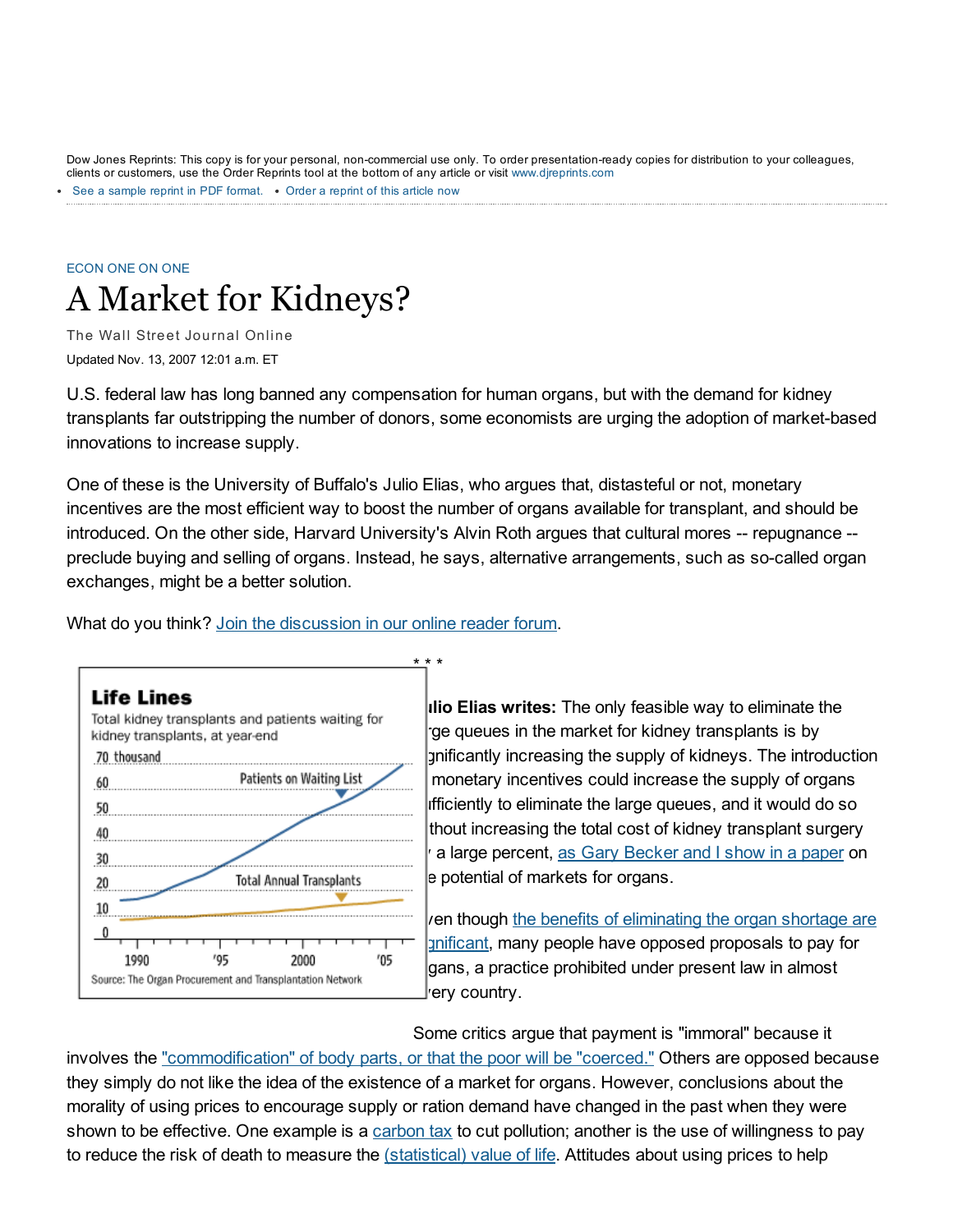eliminate the shortage of organs would also change, I am confident, when it is shown how efficiently prices would solve this problem.

\* \* \*

**Alvin Roth writes:** Selling organs is illegal in most countries. Legalizing kidney sales faces substantial, perhaps insuperable obstacles. Just as you can't sell yourself into indentured servitude anymore, some transactions are illegal because enough people find them repugnant. But many people are in urgent need of kidney transplants, so it's helpful to think about steps to relieve the shortage now.

## **Join the Discussion**

Should the U.S. allow people to sell their kidneys? Vote, and share your views in an online reader forum.

Kidneys for transplantation come from either deceased or living donors (a healthy person has two kidneys and can remain healthy with one). Some ways to increase the number of deceased donor kidneys include changing how donations are solicited (e.g. introducing opt-out rather than opt-in donor

decisions), changing when kidneys are "harvested" (after heart-death, as well as brain-death), and changing which organs are selected (e.g. older patients might profit from organs from donors older than are now considered).

There would be more live-donor transplants if everyone who wanted to donate a kidney to someone could do so, but a healthy person's kidney is often incompatible with his or her intended donor. So, one way economists have helped is in helping organize kidney exchanges, which allow incompatible patient-donor pairs to exchange with other such pairs. I'll talk more about this work (with my economist colleagues Tayfun Sönmez, and M. Utku & Uuml;nver and many medical colleagues) in my next post.

\* \* \*

**Julio Elias** is an assistant professor in the economics department at the University at Buffalo. He is also an affiliated researcher in the university's Center of Excellence on Human Capital and Economic Growth and Development. He teaches health economics and microeconomics theory. His recent work, with Gary S. Becker of the University of Chicago, has focused on markets for organs, as well as the non-monetary benefits and social returns on education. He received his doctorate in economics from the University of Chicago in 2005 and a bachelor's in economics from Universidad Torcuato Di Tella in 1996.

**Al Roth** is the George Gund Professor of Economics and Business Administration at Harvard University. He **Julio Elias writes:** In an attempt to increase cadaveric organ donations, some nations have tried to overcome the objections of heirs by enacting into law the principle of "implied consent." However, even with the capture of all potential deceased donor organs, the gap will not be closed.

Most organ procurements efforts in the U.S. have been concentrated on increasing the pool of altruistic donors, such as expanding living donor inclusion criteria and organ donor awareness campaigns. However, all these efforts have failed to increase the pool of donors significantly to alleviate the growing shortage of kidneys and prevent large numbers of people from dying while waiting for a transplant.

I agree with Al: Many people will be horrified by any proposal that allows for monetary compensations for organs and this represents a cost to society. But this does not mean that these costs overwhelm the benefits of eliminating the organ shortage. To my knowledge there are no good estimates of these "repugnancy costs." Even so, I believe they are relatively small when weighted against the number of lives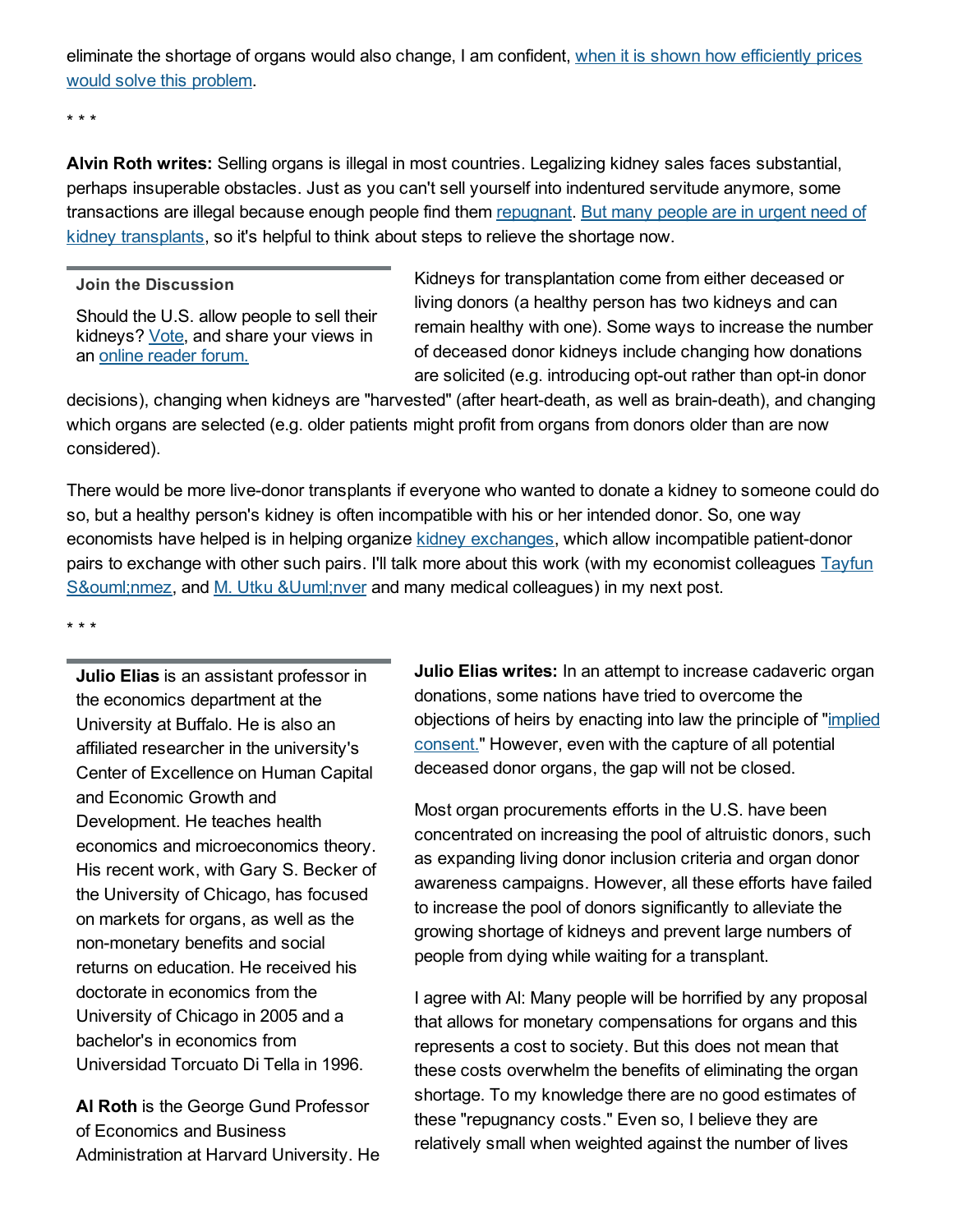works in game theory, experimental economics, and market design. The best known of the markets he has designed (or, in this case, redesigned) is the National Resident Matching Program, through which approximately 20,000 doctors a year find their first employment as residents. He was involved in the reorganization of the market for gastroenterology fellows, which started using a clearinghouse in 2006. He is one of the founders and designers of the New England Program for Kidney Exchange, for incompatible patientdonor pairs.

## **More on Organ Donations, From The Wall Street Journal**

**Page One:** Kidney Shortage Inspires a Radical Idea: Organ Sales 11/13/07

**Page One:** Kidney Swaps Seen as Way to Ease Donor Shortage 10/15/07

**Interactive Graphic:** How Kidney Exchanges **Work** 

Never-Ending Chain: One Surgeon's Twist on Kidney Donations

**Page One:** More Kidneys for Transplants May Go to Young 3/10/07

What Living Organ Donors Need to Know 1/30/07

**Page One:** The High Price of Keeping Dad Alive 1/20/07

**Video:** Twentysomething's Tough Decision to **Donate** 

**Charts:** Trends in Living Organ Donations

that can be saved. This is a strong force that will push towards a market-based system.

\* \* \*

**Alvin Roth writes:** I agree with Julio that there probably aren't enough potential deceased donors to supply all needed kidneys. There are already more live donors than deceased donors in the U.S. Kidney exchange is a way to increase livedonor transplants.

Before 2004, in just a few cases an incompatible patient-donor pair and their surgeon were able to locate another such pair and arrange an exchange in which the donor in each pair could give a kidney to the patient in the other. In 2004 & Uuml; nver, S& ouml; nmez, and I published an article exploring how a centralized kidney exchange could permit transplantation of many more kidneys. In subsequent work we discovered that when the market is thick enough -- when a large number of patient-donor pairs has been assembled - almost all feasible transplants can be accomplished through exchanges among just two or three patient-donor pairs at a time, and through chains of exchange. We've helped surgeons Frank Delmonico and Mike Rees organize regional kidney exchanges (NEPKE and APD) which now unite dozens of transplant centers, and there is movement towards a national exchange. Dr. Bob Montgomery in Baltimore and Steve Woodle in Ohio and their colleagues have also been pioneers; some description and history are here. (Read more about paired donations in a recent Wall Street Journal article.)

\* \* \*

**Julio Elias writes:** The current system of live organ transplants resembles an autarkic economy in which patients in need of an organ transplant are constrained to the organs

available in the pool of friends and relatives. The kidney exchange system developed by Al and others is a barter system, and clearly will provide an improvement over the current system.

But a general conclusion of economics is that barter is an inferior system when compared to a money system, since barter requires the coincidence of wants. With the use of computers, and a national registry, multilateral barter is a good possibility, but still less efficient than using general purchasing power; i.e., a market. The main disadvantages of the kidney exchange system are the limitations that only kidneys from relatives and friends can be used and that the exchange must happen at the same time. A market-based exchange does not have such serious limitations.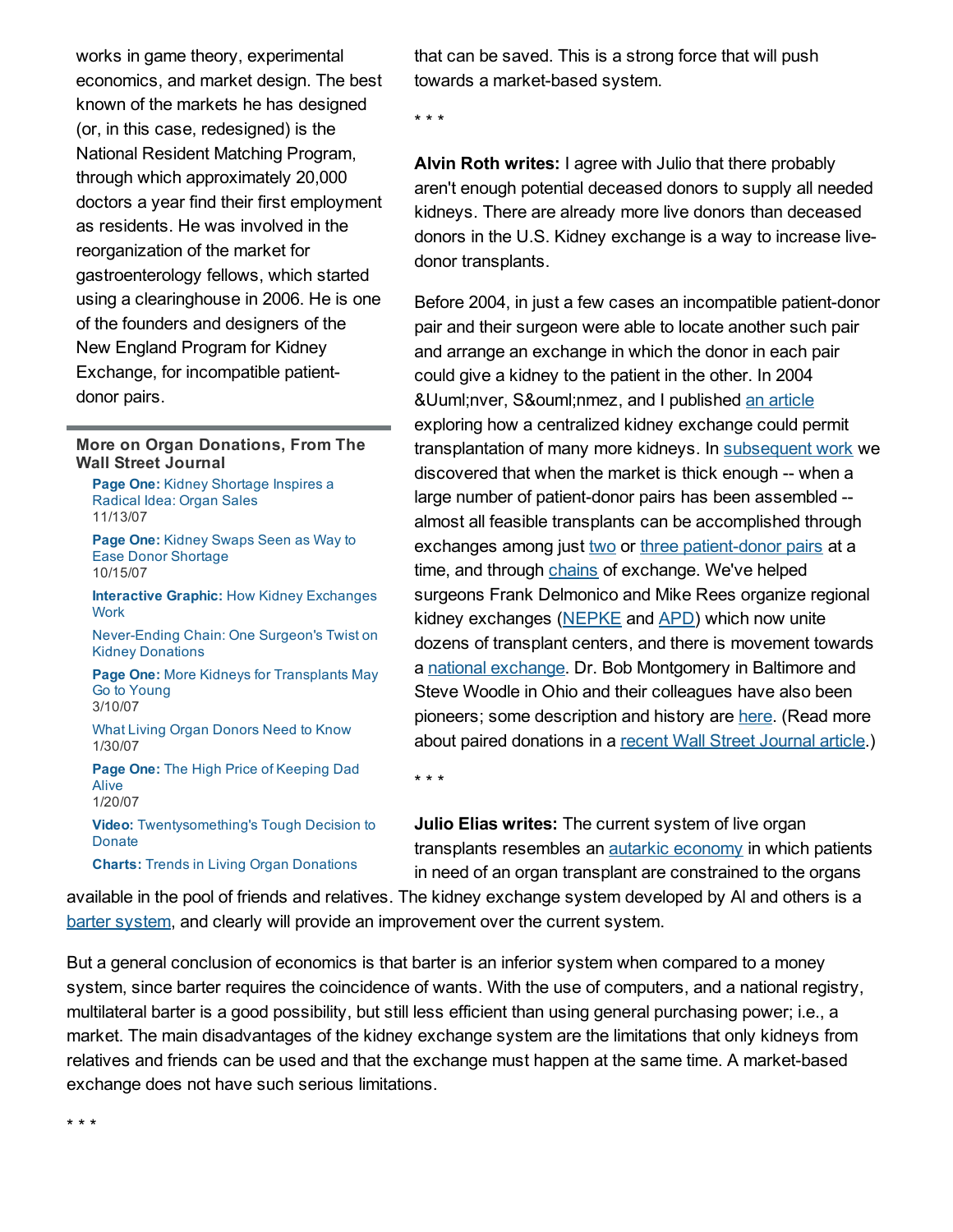**Alvin Roth writes:** No economist could disagree with Julio that, in general, unrestricted monetary markets have enormous ability to meet human wants. As he points out, with kidney exchange we're trying to achieve many of the benefits of a market without using money. We're able to make progress because kidney exchange thus avoids the repugnance that kidney sales arouse. We're slowly relaxing some constraints like the simultaneity of all transplants in every exchange: The **Alliance for Paired Donation** has recently begun a "never ending" altruistic donor chain that is still going on.

As market designers, my colleagues and I are often faced with constraints. (We have helped design nonmonetary but market-like allocation procedures that assign children to schools in NYC and Boston and operate similarly to labor-market clearinghouses we've helped design for new doctors and older ones.) Sometimes constraints can be removed; sometimes, it looks more promising to work around them.

If Julio and his colleagues want to remove the legal constraint on buying kidneys, my guess is that they will want to understand better the sources of repugnance that have led to laws against such sales in so many countries.

\* \* \*

**Julio Elias writes:** The potential benefits of a market system may have seemed low compared to the costs of implementing a new system when the legal constraints were implemented, since the shortage was not so severe. Currently the kidney waiting list is over 73,000 persons, and in the last 10 years it has grown at an annual rate of 7%. Additionally, improvements in the safety and effectiveness in kidney transplantation have significantly increased the potential benefits.

Programs of financial compensation for living organ donors can take many forms. However, there are certain features that are likely to be common across any compensation system of organ procurement. More importantly, many of those features are in effect in the current system, like the role of the physician and transplant centers in the proper screening and selection of donors, in post-transplant care, and in other steps of the process of organ procurement. A national registry of potential donors is also likely to be assembled with all the relevant information of potential and excluded donors. In a decentralized system, the price of a kidney would be set at the levels that would eliminate the excess demand. Building on the value of life literature, with Gary Becker, we estimate that the price for a kidney would be about \$15,000.

The present system imposes an intolerable burden on many very ill individuals, some of whom will die while waiting for a donor. It is time to reconsider the law.

\* \* \*

**Alvin Roth writes:** It is illegal to sell horsemeat for human consumption in California, not because a persuasive case was made that the costs exceed the benefits, but **because 4,670,524 people voted** to make it illegal in a 1998 referendum. This and many other examples persuade me there is something about repugnance that we economists need to understand.

Whenever I help design a market, I learn a lot from existing practices, even as I set out to modify them. Explaining what economists already know doesn't inevitably win the day, although such explanations are certainly useful.

So it doesn't seem to me inevitable that Julio and his colleagues' arguments will lead, surely or soon, to a change in the laws banning kidney sales. And if kidney sales remain banned for a long time, other